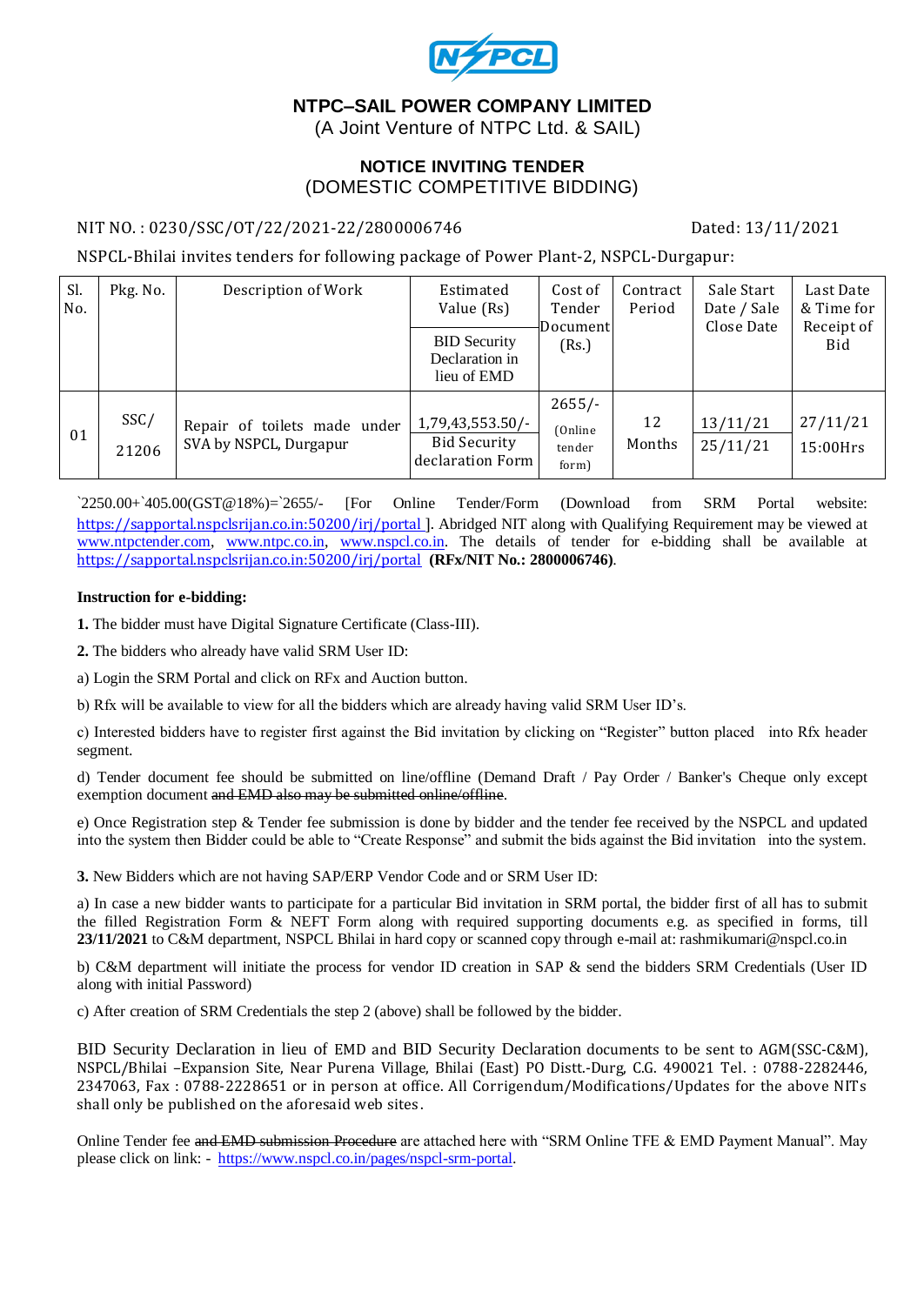# **QUALIFYING REQUIREMENT**

## **Name of Works: Repair of toilets made under SVA by NSPCL, Durgapur.**

#### **1.0 FINANCIAL CRITERIA:**

1.1 The average annual turnover of the bidder in the preceding three (03) financial years, as on date of Tech. Bid opening, shall not be less than Rs. 211.73 Lakhs.

### **2.0 TECHNICAL CRITERIA:**

2.1 The bidder should have executed similar works within preceding 07 (seven) years reckoned as on the date of bid opening.

(a) Single Work Order of value of Rs. 169.38 Lakhs. (including taxes & duties)

OR

(b) Two Work Orders of value of Rs. 105.86 Lakhs each. (including taxes & duties)

OR

(c) Three Work Orders of value of Rs. 84.69 Lakhs each. (including taxes & duties)

#### **NOTE:**.

- 1. The word "Executed" means that the bidder should have achieved the progress specified in the QR, even if total contract/ work order is not completed / closed. The same shall be supported by documentary evidence issued by the owner/ employer such as Completion Certificate/ Joint protocol/ Running / Final Bills etc.
- 2 . Similar Work means the agency must have the experience of executing any civil works involving Concrete Work (RCC/PCC)/ Brick Work/ Plaster work/ Tiles work/ Tube well boring works/ water supply works.
- 3 . For Financial selection Criteria, QR para 1.0, Bidder must submit copy of Audited Balance Sheet and Profit & Loss Account for the specified period. In case, where audited results for the Last Financial year as on the Last date of technical bid opening, are not available, the Financial results certified by a practicing Chartered Accountant shall be considered acceptable. In case, Bidder is not able to submit the Certificate from the practicing Chartered Accountant certifying its financial parameters, the audited results of three consecutive financial years preceding the last financial year, shall be considered for evaluating the financial parameters.
- 4. Other Income shall not be considered for arriving Annual Turnover.